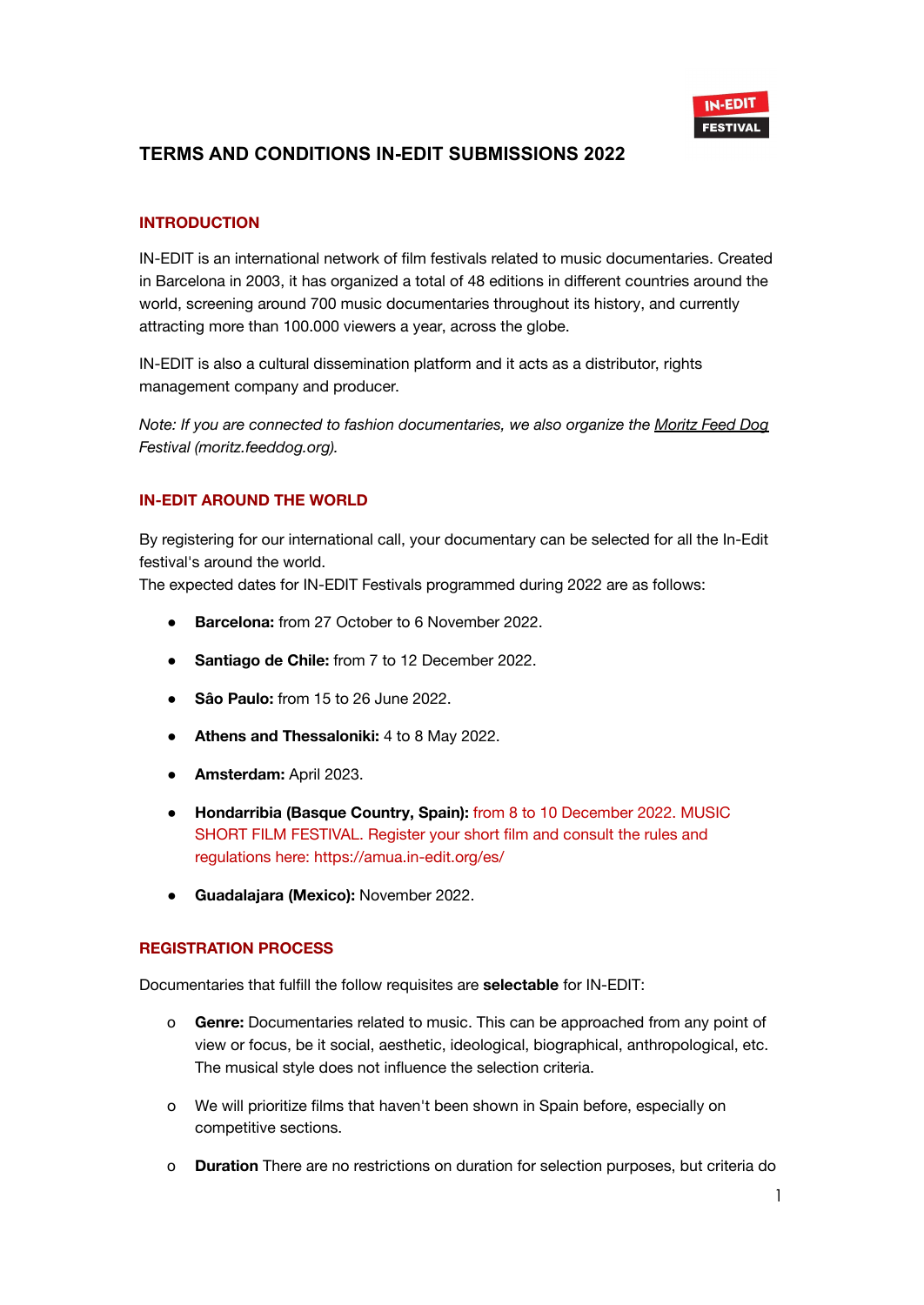

apply in order for a film to be selected for the majority of the national or international competitive sections (see the specific conditions outlined the "Prizes and Juries"). Short films (under 30 min) may be included in our Short section.

o **Cases in which the film is still in its production phase:** You can send us a work-in-progress, but we will only accept one version prior to the definitive version. As such, we recommend that it is the most complete version possible and that you clearly list what is missing. Bear in mind that we will base our judgement on this screener (whatever state it is in).

#### **DEADLINE**

The deadline for submitting international entries for IN-EDIT 2022 is June 30th, but the sooner we can watch the film, more chances are to be included in the festivals taking place in the first semester of the year.

#### **INTERNATIONAL SUBMISSION**

Your submission in any of our festivals is valid for the other countries. We'll consider your film for any of them in the following year, unless you prefer that we don't.

**NOTE**: If your film has been produced in Brazil, Chile, The Netherlands or Greece, it will be eligible for entry in the corresponding Official National Section, so bear these dates in mind.

#### **COMPLETION OF THE ENTRY FORM AND DELIVERY OF SCREENERS**

You can register through this **form: [https://intranet.in-edit.org/webapp/filminici?lang=en&hq=1.](https://intranet.in-edit.org/webapp/filminici?lang=en&hq=1)**

WHEN FILLING THE FORM DO NOT FORGET to provide the Festival with a copy of the work (**online viewing link and password if necessary**) for evaluation, by completing the fields:

Online screener (link) Password (if exists[\)](mailto:films@in-edit.org)

#### **SELECTION PROCESS AND COMMUNICATION OF THE DECISION**

The IN-EDIT Festivals with Official National Sections (by now Spain, Chile and Brazil) each have their own Local Selection Committee, which evaluates all national film entries and designates their corresponding national sections (Official National Section and other competitive, or non-competitive sections).

IN-EDIT also has an International Selection Committee, which evaluates films submitted from other countries around the world, as well as those selected for each National Official Section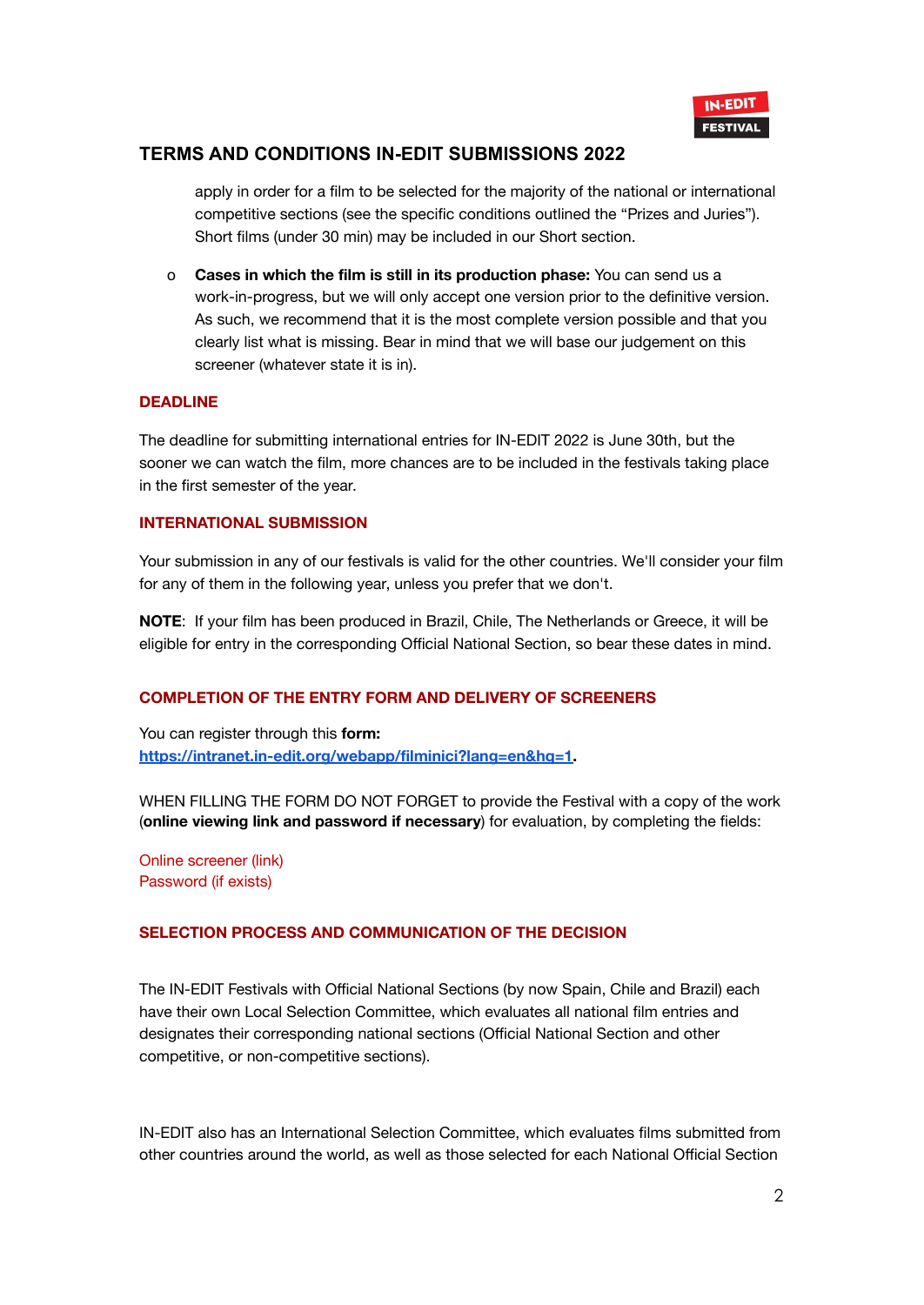

by the corresponding Local Committee, in order to select the films that will constitute the international sections in the different Festivals and, in particular, the Official International Section of IN-EDIT. This section, which is screened in the Barcelona edition of IN-EDIT, awards the IN-EDIT jury prize for Best Music Documentary. As such, although they may enter through a local call for submissions, all films registered are also eligible for participation in the competitive or non-competitive international sections of the different IN-EDIT Festivals.

The Selection Committee's decision will be communicated by email to the contact address provided in the registration form and will be final.

### **CONDITIONS AND FORMALIZATION OF PARTICIPATION**

All the films that have been selected will receive a contract that formalizes their participation in the Festival. Following this formalization, the Festival must be provided with the corresponding promotional and the screening copy. The Festival will cover transport costs for the screening copy.

The Festival reserves the right to official publication of the list of selected titles, and will agree the order and screening date of each documentary. The Festival commits to not screen each title more than three times during its physical dates (excluding possible prior press screenings).

From the time of signing the participation agreement to the date of the closing of the Festival, the selected film must remain unscreened in the host country of the Festival. Furthermore, it may not be withdrawn from the Festival from the moment screening permission is signed, and the obligation stands to provide the Festival with all materials required for the optimal screening of the film with sufficient notice. The Festival reserves the right to refuse participation to any film that does not comply with the technical requisites for a high-quality screening.

#### **SECTIONS**

Each festival is organizing the sections according to local needs. If your documentary has been selected, you will be informed in which section the film will be included (Official selection, official competition, national, short films...)

#### **AWARDS AND JURIES**

The juries for each IN-EDIT prize will be composed of a minimum of three people. People that are directly connected to any film in the competition cannot be a member of these juries. The juries' decisions are final and do not require justification.

#### **IN-EDIT JURY PRIZE FOR FOR BEST MUSIC DOCUMENTARY**

This is the international grand prize for the IN-EDIT Festival network. All films featured in the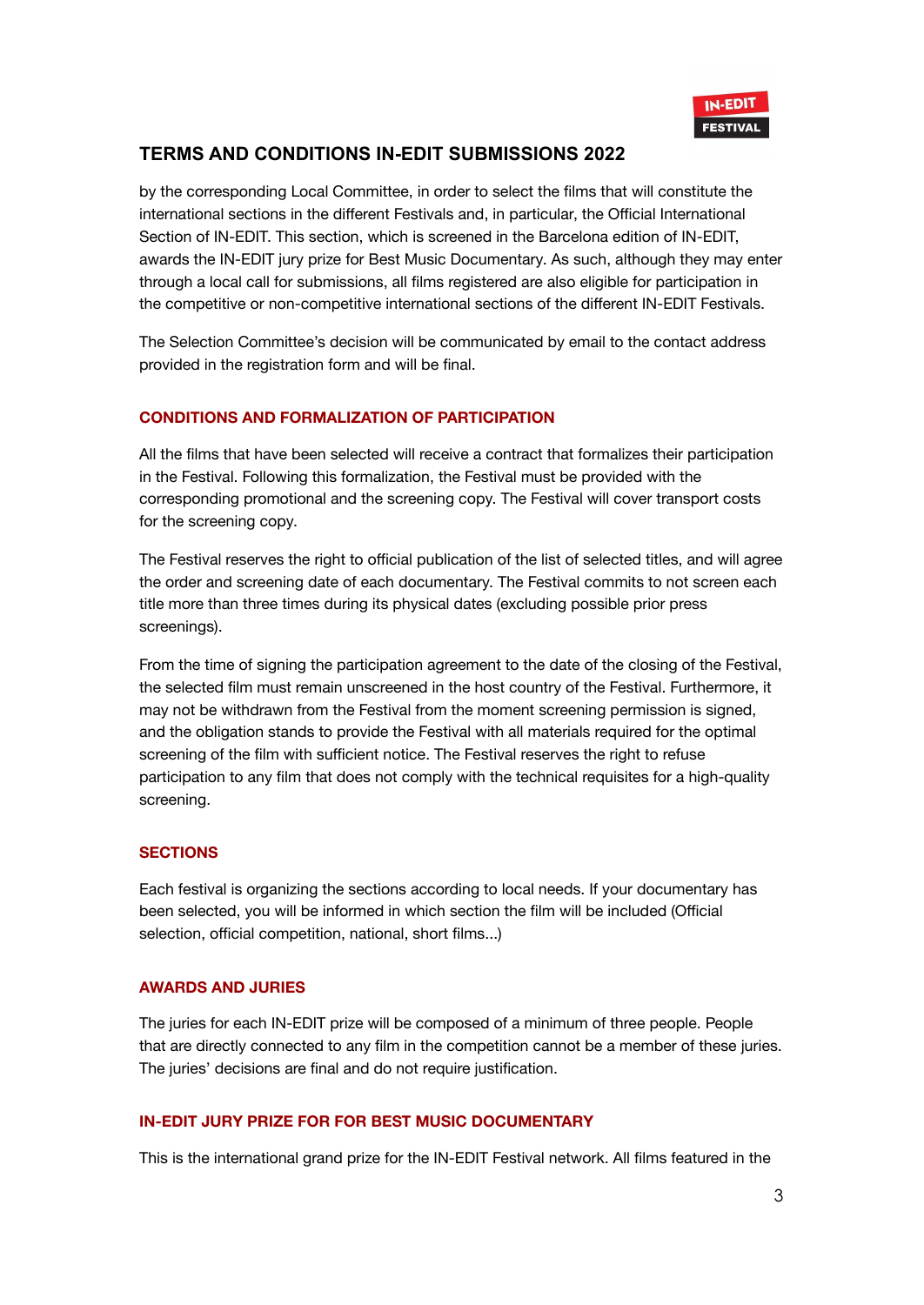

Official International Section of the Barcelona edition of the Festival are eligible to compete for this prize. This section encompasses international films that have not yet been shown in Spain, with a production date of January 1st 2019 or later (this is a special production date due to COVID). Spanish productions that the International Selection Committee considers to be of international relevance may also compete in this section (as well as all films from the national sections of other IN-EDIT Festivals that the Committee believes fit to include in the international competition).

#### **The award is 1000€.**

## **JURY AWARD FOR BEST SHORT FILM**

There is a jury prize for the best short film, with a **cash prize of 300€**.

### **AUDIENCE AWARD**

All the films in the festival (except for retrospectives and tribute sections) will be eligible for the audience award (without financial remuneration). There is also an audience award for the best short film screened at the Festival.

#### **OTHER AWARDS**

Apart from the Jury Award for the best documentary (valid for the whole IN-EDIT network) and each National award of each festival, the different festivals can have their own specific awards.

## **THE FESTIVAL IS ALSO ONLINE: IN-EDIT TV**

At present, the IN-EDIT TV Video On Demand platform is only available in Spain, but it will soon be available in other countries. IN-EDIT TV is a secure, geolocalized pre-paid website. Although it is active year-round (with a permanent catalogue featuring more than a hundred films), during the Festival, IN-EDIT TV becomes another (online) screening room in which selected films are accessible from the day of their screening in the physical cinemas until 10 days after the end of the Festival.

For this reason **the festival will prioritize to include films which accept to be shown also on the online platform of the festival.**

## **GENERAL TERMS AND CONDITIONS**

Participants that have registered their documentaries in the Festival declare that their work is original, does not constitute plagiarism and does not violate any copyrights, rules, laws or legislation of any type, and that they are solely responsible for any irregularity that may derive from the screening of the films in the Festival or the use of any materials provided. The